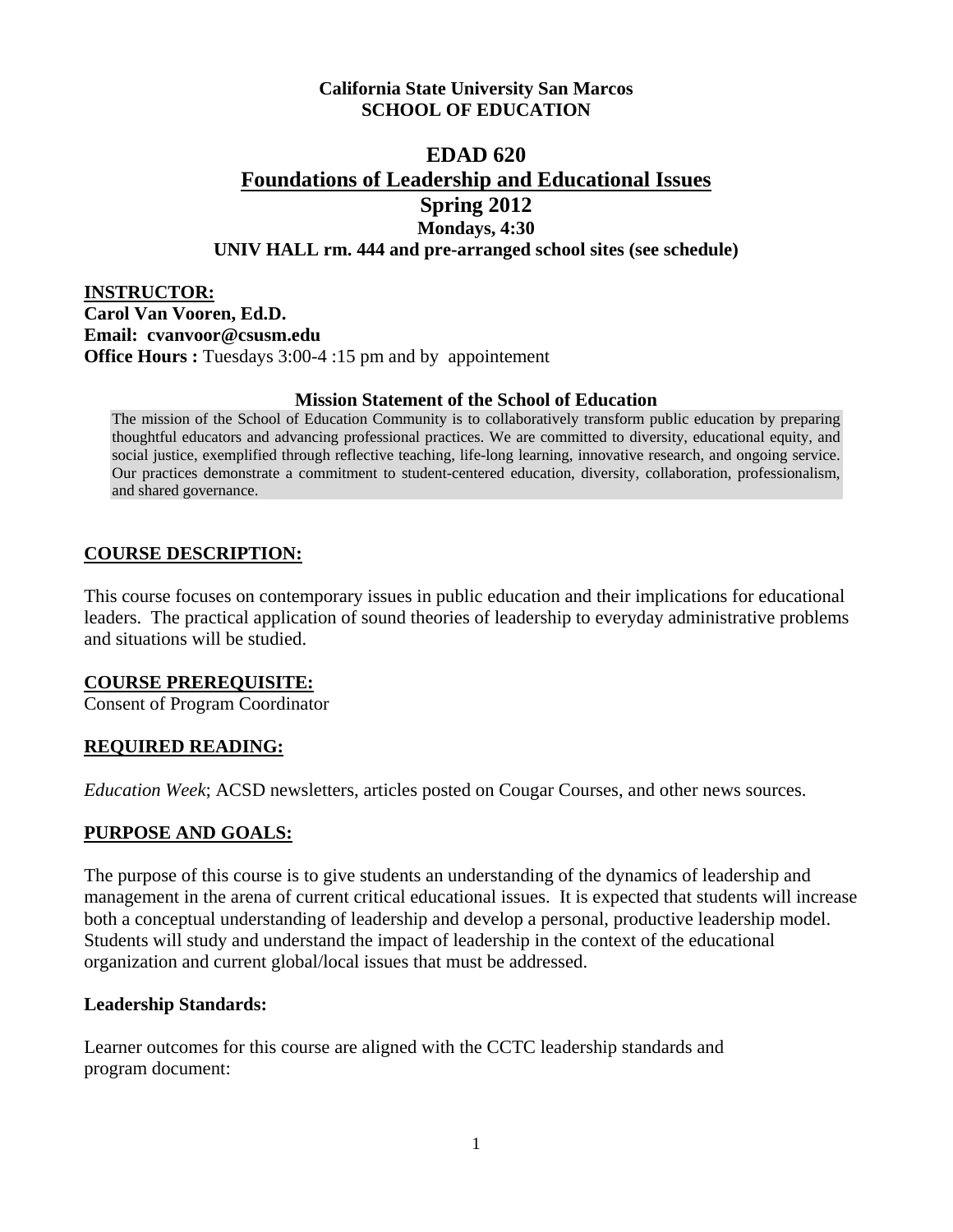6(a)1: *The program provides and opportunity for the candidate to develop and refine a personal vision of education and instruction and provides multiple opportunities for the candidate to engage in reflection, develop ways to engage self and others in reflective activities, and addresses the need for reflection across the program.* 

6(a)2: *The program provides an opportunity for the candidate to learn how to develop and implement a shared vision and goals that place student and adult learning at the center of instructional leadership.*

6(a)3: *The program provides an opportunity for the candidate to learn how to establish, support, and maintain high expectations and standards for the academic and social development of all students, the performance of staff and the contributions of all adults in the service of the shared vision of the school community.* 

6(a)4: *The program provides an opportunity for the candidate to engage in multiple and systematic opportunities to practice various methods of effective communication that support the implementation of the vision of the school community and the infusion of the vision in the instructional program.* 

6(a)5: *The program provides an opportunity for the candidate to learn and apply strategies for guiding, motivating, delegating, and building consensus among the diverse constituencies in the school and community to develop, articulate, implement and steward a shared vision of teaching and learning.* 

Course goals include the ability of students to:

- *Identify, clarify and articulate contemporary issues in or across the overarching themes.*
- *Undertake critical analysis and join in a debate of the issues identified.*
- *Offer insights and interpretation of contemporary issues.*
- *Identify, select, and review appropriate literature and source material that enables students to engage with relevant theory and research..*
- *Critically evaluate and interpret published literature and other source material.*
- *Make authentic and genuine connections between published literature and evidence gained from their own practice, and draw appropriate conclusions and develop ideas for further investigation and study.*
- *Reflect on the Ed Admin program of study learning and outcomes.*

## **REQUIREMENTS AND GRADING**

## **Grading Policy:**

1. Attendance policy of the School of Education: Due to the dynamic and interactive nature of this course, all students are expected to attend all classes and participate actively. At a minimum, students must attend more than 80% of class time, or may not receive a passing grade for the course, at the discretion of the instructor. It is the student's responsibility to make-up any assignments and be aware of future assignments. Should the student have extenuating circumstances, s/he should contact the instructor *as soon as possible*.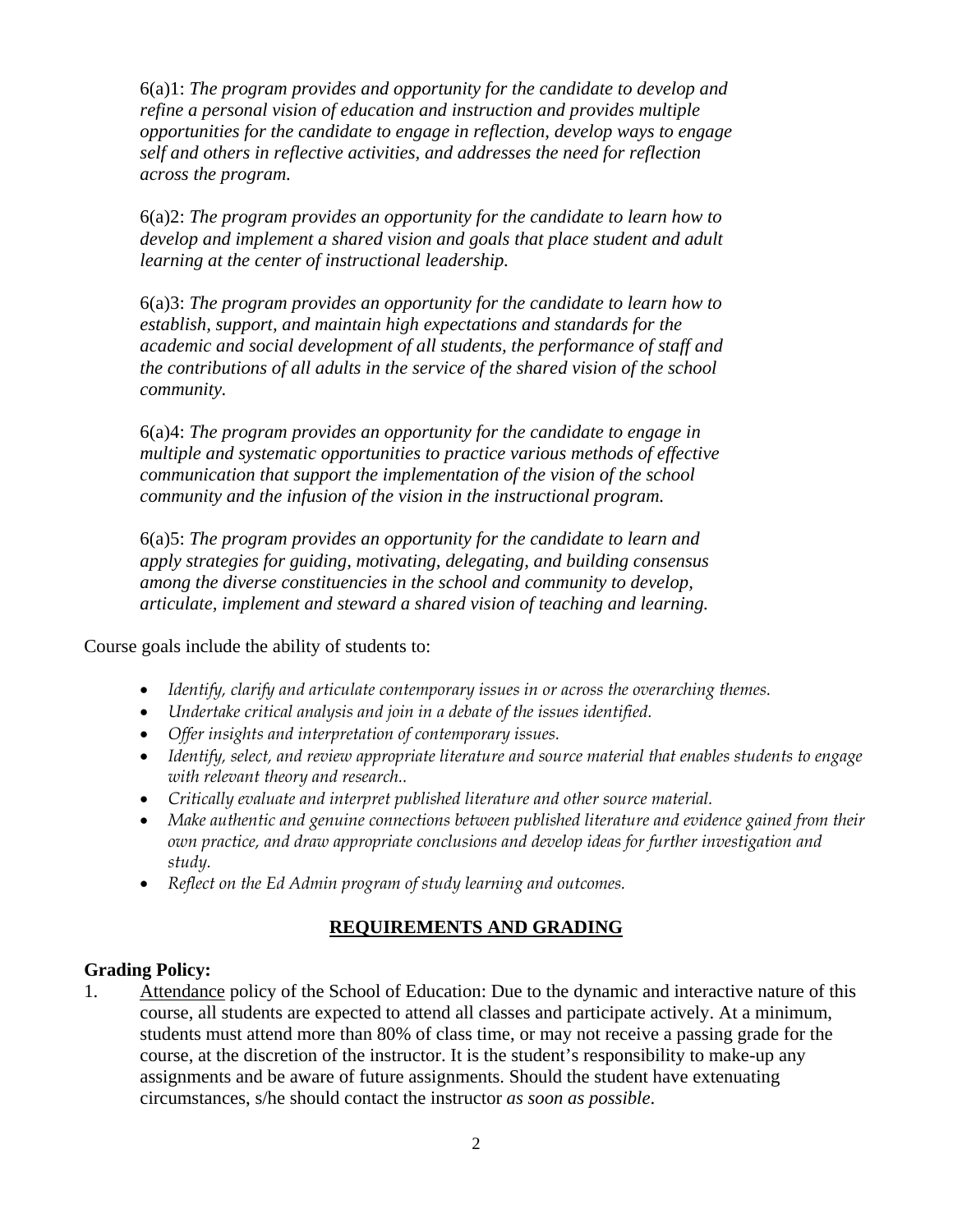- 2. The following are expectations of every student:
	- Arrival for class on time,
	- Active participation and respectful listening in class discussions/activities,
	- Completion of all course requirements on time,
	- Demonstration of learning, thinking, reflecting, and
	- Engaging in a high level of scholarship, both verbal and written.

### **CSUSM Academic Honesty Policy:**

"Students will be expected to adhere to standards of academic honesty and integrity, as outlined in the Student Academic Honesty Policy. All written work and oral presentation assignments must be original work. All ideas/materials that are borrowed from other sources must have appropriate references to the original sources. Any quoted material should give credit to the source and be punctuated with quotation marks.

Students are responsible for honest completion of their work including examinations. There will be no tolerance for infractions. If you believe there has been an infraction by someone in the class, please bring it to the instructor's attention. The instructor reserves the right to discipline any student for academic dishonesty in accordance with the general rules and regulations of the university. Disciplinary action may include the lowering of grades and/or the assignment of a failing grade for an exam, assignment, or the class as a whole."

Incidents of Academic Dishonesty will be reported to the Dean of Students. Sanctions at the University level may include suspension or expulsion from the University.

#### **Plagiarism:**

As an educator, it is expected that each student will do his/her own work, and contribute equally to group projects and processes. Plagiarism or cheating is unacceptable under any circumstances. If you are in doubt about whether your work is paraphrased or plagiarized see the Plagiarism Prevention for Students website http://library.csusm.edu/plagiarism/index.html. If there are questions about academic honesty, please consult the University catalog.

## **Writing:**

The All-University Writing Requirement, of at least 2,500 words will be met through written reactions, reports and reflections related to assignments and all drafts and final presentations of work.

#### **Students with Disabilities Requiring Reasonable Accommodations:**

Students with disabilities who require reasonable accommodations must be approved for services by providing appropriate and recent documentation to the Office of Disable Student Services (DSS). This office is located in Craven Hall 4300, and can be contacted by phone at (760) 750-4905, or TTY (760) 750-4909. Students authorized by DSS to receive reasonable accommodations should meet with me during office hours in order to ensure confidentiality.

**CTEL Competencies** - Instructors will review which competencies will be addressed in the course.

#### **Course assignments and points:**

*1. In-class Participation* - In-class discussion, posing and responding to questions, and active participation in all group activities is expected of all students. Students are expected to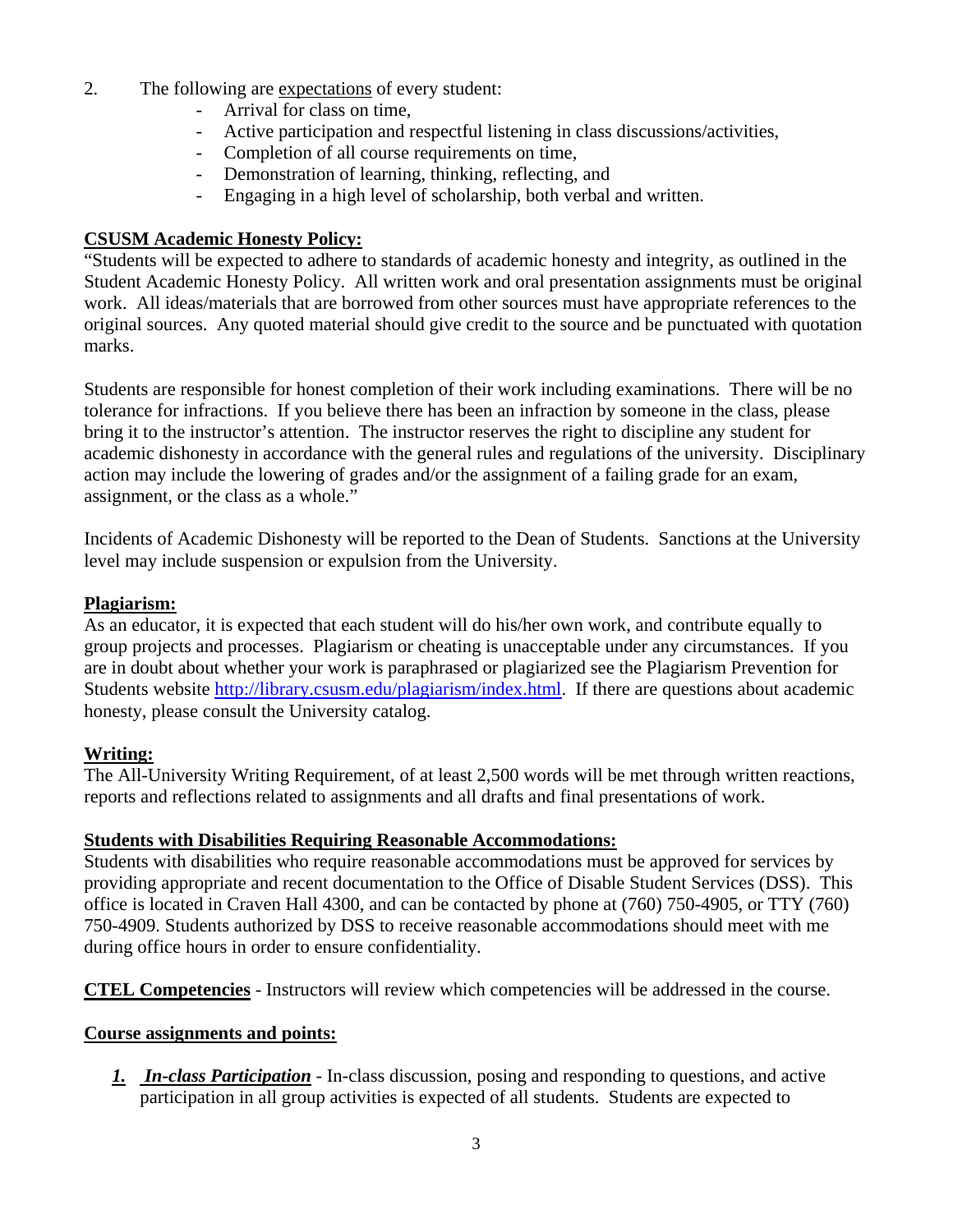contribute, not dominate, and to ensure the participation of all other students. Attendance and turning in assignments on time is considered part of participation.

*Journal* – Each class session students are expected to bring 3 brief summaries of journal or newspaper articles and a connection of how that information can be applied to the class learning or to the student's school site.

*Interview prompts/EDUC 622 discussion* - Each class there will be pair mock interview question practice. Students in the 622 class will be invited to form a group to clarify and reflect on research assignments leading to the completion of the thesis during this time.

*Research field trip schools and guest speakers* – After learning more about the school we will be visiting, write a few questions that you want to know more about and share them with your group or the class.

### **Points: 25 Due: On-going.**

*Debates* – Each week the class will participate in "philosophical chairs" debate on a major contemporary issue in education. The debate topic is presented in the syllabus to give students the opportunity to research the issue and develop a stance to defend during the debate.

## **Points: 25 Due: On-going.**

2. *Vision Statement* - Students will write a Personal Vision Statement. The "statement" may actually be several sentences, but no more than one paragraph.

## **Points: 10 Due: March 5**

*3. Leadership Platform Paper* – In this final paper of your Preliminary Administrative Services Credential program, you are to present your focused on a school leader's primary mission of ensuring the achievement of every student. You have studied leadership through courses, readings, experiences, and observations for the past two years. This paper is your opportunity to synthesize what you have learned about leadership. Describe your philosophy and show evidence of deep thought and insight, referring to the knowledge, skills and wisdom you gained over the past two years in this CSUSM leadership program. Be specific, citing specific readings, research, class lessons, and experiences. Write as if you are an instructional leader of a school.

Your paper must be of the highest quality, between 3-4 double-spaced pages using 12 point font. Do not use clichés or current educational jargon. The paper must include an introduction with a clearly stated purpose statement, clearly stated topic sentences, purposeful headings, and a conclusion consistent with the purpose given in the introduction.

## **Points: 20 Due: March 12th**

*4. Final Presentation* **–** Each student will give a final PowerPoint presentation to the class, describing her/his two most powerful leadership learnings from the program. The presentation will be no more than 10 minutes. Provide the instructor with a copy of your presentation. A presentation rubric will be used to guide the student's preparation and determine the student grade.

## **Points: 20 Due: March 26th**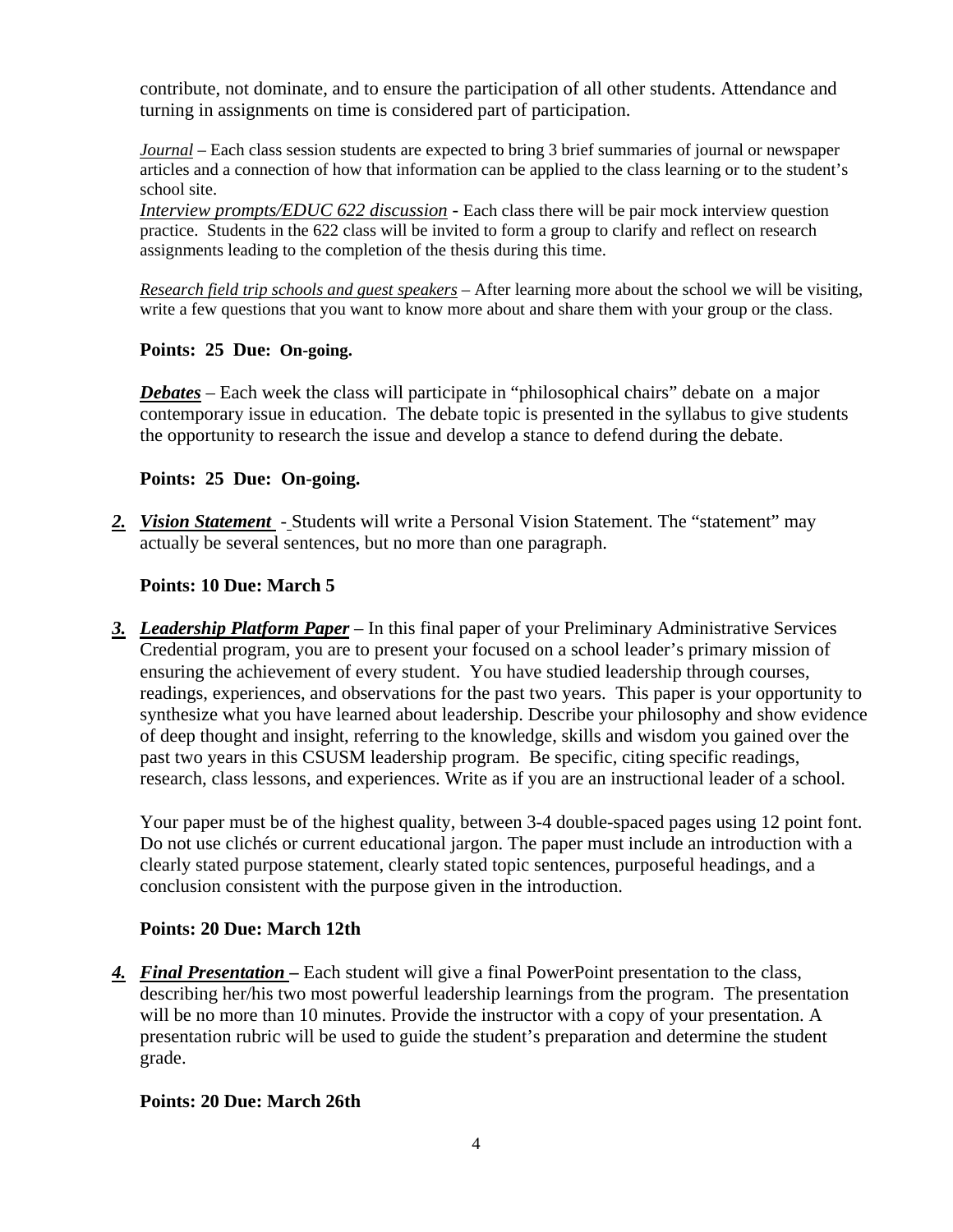Scale:  $93-100% = A$  $90-92\% = A$ - $87-89\% = B+$  $83-87\% = B$  $80-82\% = B-$ Below  $80\% = C$  or below

## **Tentative Schedule EDAD 620 Spring 2012**

| <b>SESSIONS</b>                                                                                                                                    | <b>CONTENT</b> , activities, assignments and due                                                                                                                                                                                                                                                                                                                                                                                                                                                                                                   | <b>MATERIALS</b>                                                                             |
|----------------------------------------------------------------------------------------------------------------------------------------------------|----------------------------------------------------------------------------------------------------------------------------------------------------------------------------------------------------------------------------------------------------------------------------------------------------------------------------------------------------------------------------------------------------------------------------------------------------------------------------------------------------------------------------------------------------|----------------------------------------------------------------------------------------------|
|                                                                                                                                                    | dates                                                                                                                                                                                                                                                                                                                                                                                                                                                                                                                                              | and Resources                                                                                |
| Session 1<br>Jan. 23<br>Location:<br><b>CSUSM</b><br>Room UH 444                                                                                   | Class networking activities<br>$\bullet$<br>Overview of class structure and<br>$\bullet$<br>assignments<br>Define the contemporary issues for the<br>$\bullet$<br>class<br>Investigate the schools we will visit<br>and pose questions for me to email to<br>the speaker<br>Evaluate the current context map<br>$\bullet$<br>Pilot the philosophical chairs debate<br>$\bullet$<br>format<br>Establish the interview question/EDUC<br>$\bullet$<br>622 discussion format<br>Partner work: Final portfolio, standard<br>$\bullet$<br>one reflection | Personal<br>technology<br>devices with web<br>access                                         |
| Session 2<br>Jan. 30<br><b>Location: Twin Oaks</b><br><b>High School</b><br>158 Cassou<br>Road San Marcos,<br>California 92069<br>$(760)$ 290-2555 | Guest speaker: Mark Steffler, principal<br>$\bullet$<br>of Twin Oaks/Foothill HS<br>Philosophical chairs debate topic: The<br>$\bullet$<br>new core standards will improve<br>education in California.<br>Small group discussion: Journal article<br>$\bullet$<br>summaries and connective application<br>to leadership<br>Partner work: Final portfolio, standard<br>$\bullet$<br>2 reflection                                                                                                                                                    | <b>Education Week</b><br><b>ACSD</b> news<br>Other news<br>Personal<br>technology<br>devices |
| Session 3<br>Feb.6<br>Location: Vista<br><b>Magnet Middle</b><br>School<br>151 Civic Center                                                        | Guest speaker: Dr. Jose Manuel<br>$\bullet$<br>Villarreal, principal of VMMS<br>Philosophical chairs debate topic:<br>$\bullet$<br>Online technology should be used to<br>improve traditional teaching and<br>learning in schools.                                                                                                                                                                                                                                                                                                                 | <b>Education Week</b><br><b>ACSD</b> news<br>Other news<br>Personal<br>technology<br>devices |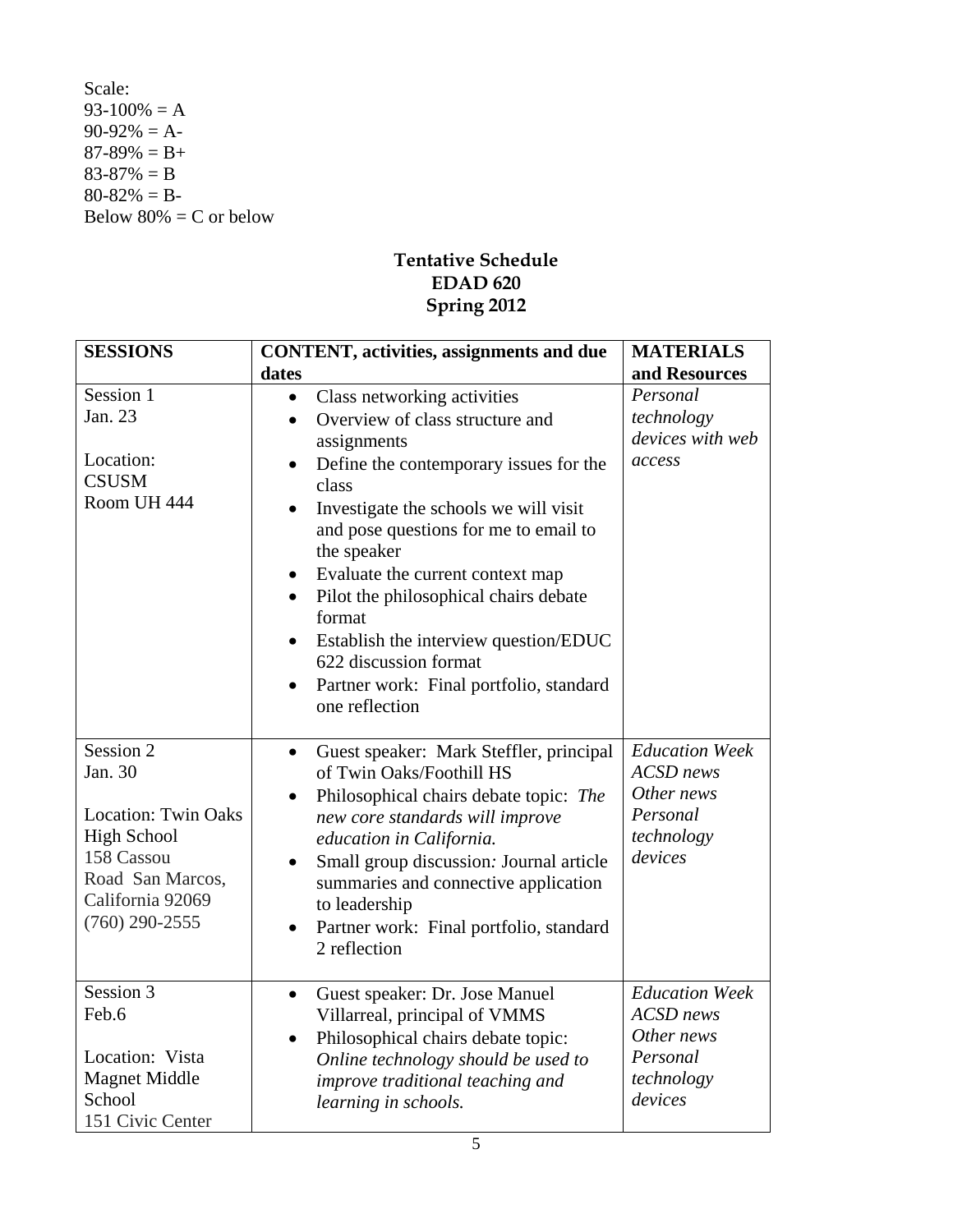| Drive Vista, CA<br>92084<br>$(760)$ 726-5766<br>Pool side parking                                                                                   | Small group discussion: Journal article<br>$\bullet$<br>summaries and connective application<br>to leadership<br>Partner work: Final portfolio, standard<br>$\bullet$<br>3 reflection                                                                                                                                                                                                                        |                                                                                                       |
|-----------------------------------------------------------------------------------------------------------------------------------------------------|--------------------------------------------------------------------------------------------------------------------------------------------------------------------------------------------------------------------------------------------------------------------------------------------------------------------------------------------------------------------------------------------------------------|-------------------------------------------------------------------------------------------------------|
| Session 4<br>Feb. 13<br>Location: San Elijo<br><b>Elementary School</b><br>1615 Schoolhouse<br>Way San Marcos,<br>CA 92078-1079<br>$(760)$ 290-2600 | Guest speakers: Peter Versteeg, Corey<br>Bess, and Molly Ravenscroft, recent Ed<br>Admin graduates and school APs<br>Philosophical chairs debate topic:<br>$\bullet$<br>College and career readiness should be<br>a goal for all students.<br>Small group discussion: Journal article<br>summaries and connective application<br>to leadership<br>Partner work: Final portfolio, standard<br>4 reflection    | <b>Education Week</b><br><b>ACSD</b> news<br>Other news<br>Personal<br>technology<br>devices          |
| Session 5<br>Feb. 27<br>Location:<br>High Tech High<br>1420 West San<br>Marcos Blvd., San<br>Marcos CA 92078                                        | Guest speaker: Isaac Jones, principal<br>$\bullet$<br>of HTH<br>Philosophical chairs debate topic:<br>$\bullet$<br>Teacher quality will be improved with<br>value-added measurements in the<br>teacher evaluations.<br>Small group discussion: Journal article<br>$\bullet$<br>summaries and connective application<br>to leadership<br>Partner work: Final portfolio, standard<br>$\bullet$<br>5 reflection | <b>Education Week</b><br><b>ACSD</b> news<br>Other news<br>Personal<br>technology<br>devices          |
| Session 6<br>Mar. 5<br>Location:<br>San Marcos Middle<br>School<br>650 West Mission<br>Road San Marcos,<br>CA 92069-1599<br>$(760)$ 290-2500        | Class meets at:<br>$\bullet$<br>Guest speaker: Melissa Hunt<br>Philosophical chairs debate topic: As a<br>$\bullet$<br>school leader, living in the community<br>where you teach is important.<br>Small group discussion: Journal article<br>$\bullet$<br>summaries and connective application<br>to leadership<br>Partner work: Final portfolio, standard<br>6                                              | <b>Education Week</b><br><b>ACSD</b> news<br>Local papers<br>Due: Personal<br><b>Vision Statement</b> |
| Session 7<br>Mar. 12<br>4:30-6:30 only<br>Location: CSUSM,                                                                                          | Guest speaker: Candy Singh, Supt. of<br>$\bullet$<br><b>Fallbrook Union School District</b>                                                                                                                                                                                                                                                                                                                  | Due: Leadership<br>platform paper                                                                     |